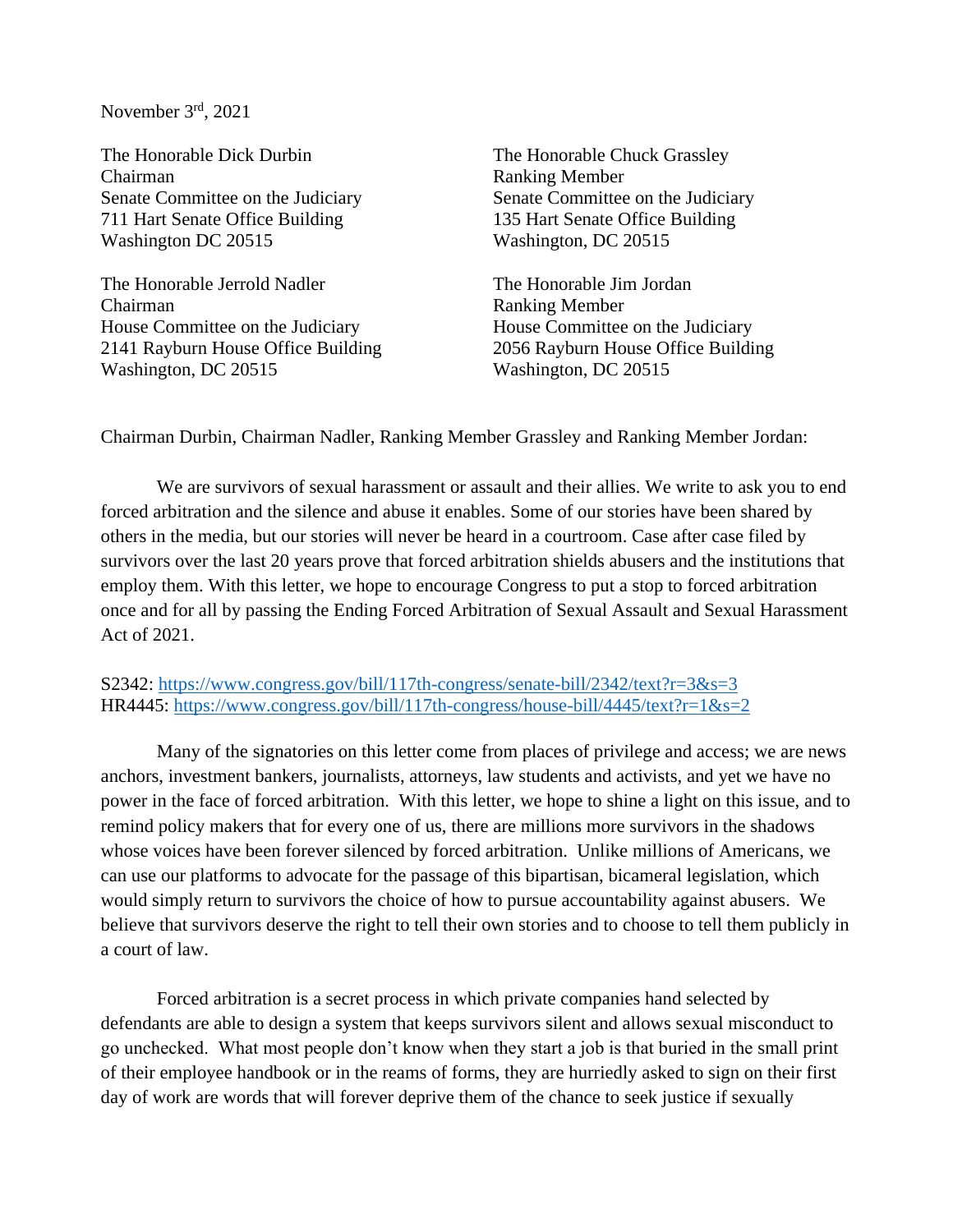harassed or assaulted. If a survivor wants to bring a case in a public courtroom, why should an arcane federal law, passed in 1925 (before anyone ever used the phrase "sexual harassment" and intended to apply to business-to-business transactions only), preclude the survivor from bringing the case? The horror of forced arbitration is that when one survivor is silenced, countless others will unknowingly follow down the path of harassment and abuse by accepting employment with companies that protect and often promote sexual predators.

To their credit, a few major U.S. corporations have voluntarily agreed to stop invoking forced arbitration clauses, but those companies are few and far between. Please do not forgo your responsibility as legislators and leave survivors at the mercy of corporations to decide when and if to use forced arbitration when it suits them. Simply put, the practice must stop for ALL survivors. Please stand with survivors and pass The Ending Force Arbitration of Sexual Assault & Sexual Harassment Act.

Respectfully,

Sheryl Bybee

Gretchen Carlson, Co-Chair Lift Our Voices, Female Empowerment Advocate, Journalist, Author Alison Accettola Karen Sue Allen Karlito Almeda Ali Althaus Jennifer Anderson Alonzi Stephanie Arble Michele Atha Cheryl Auger, Owner of Ban SUP Refill Tracy Avin, Troop HR Jade Baker-LeFaive Janet Becker Alyssa Bell Lisa Beebe Juan Bell Lisa Benner Megan Beyer Melissa Bickerton Julia Birnbaum Dacia Bridges Asonya Brinson Mary Bonaventure Debra Bonomi Gayle Brodie Ginette Brouard Saffron Burrows Jill Bush Kathleen Butcher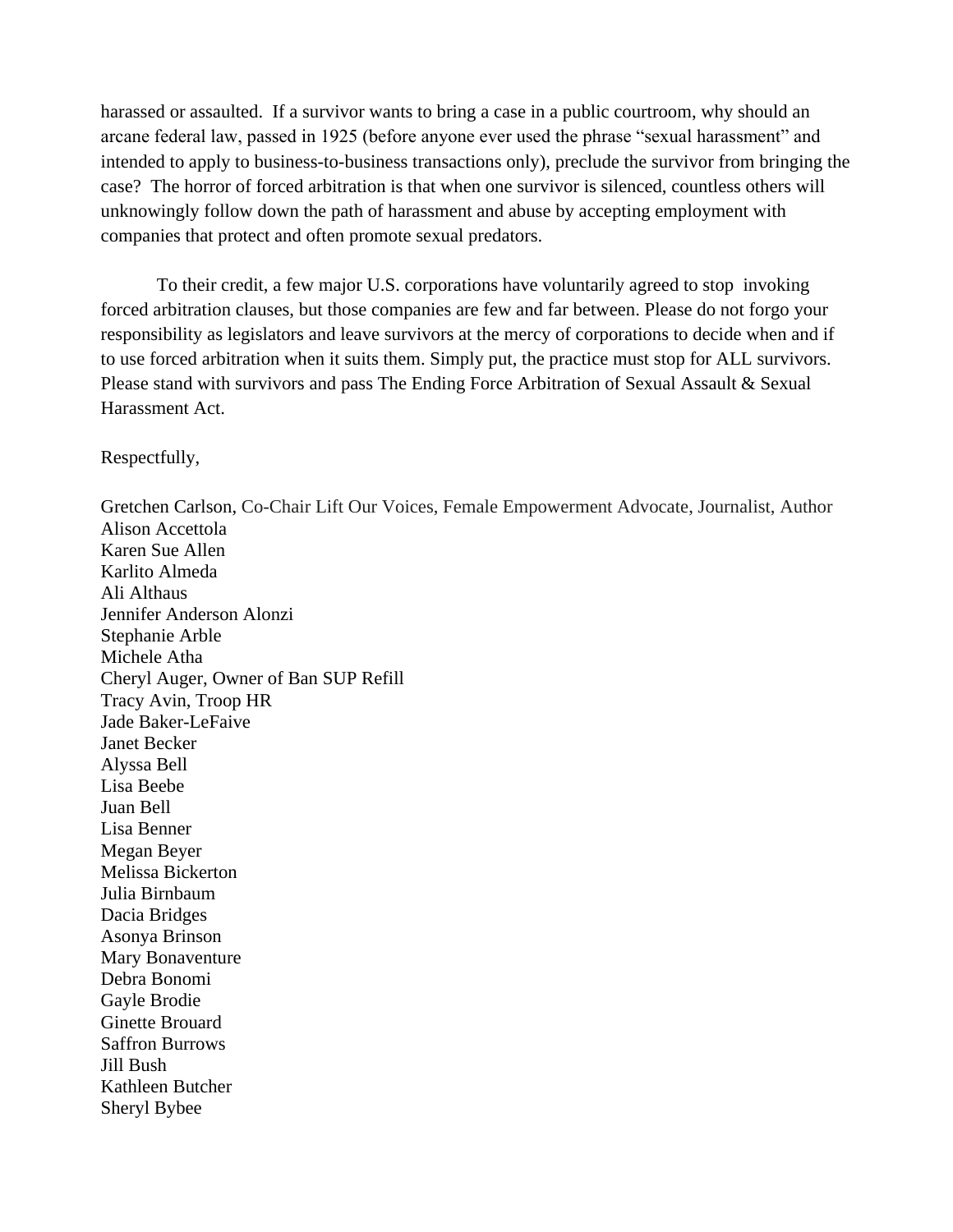Julie Bye Adele Camens Beverly Canello Shawn Carey Cathy Carson Scarlett Castro-Dixon Ann Caylor Cigdem Knebel, Skot & Bell Publishing Kay Chase Leng Leng Chancey Kristie Cheek Michell Chisham Debbie Cohen Jessica Craven Tracy Cook Phyllis Comeaux Miriam Correa Mary Dahmen Judyth Daniels Lisa Davis Sue Daugherty Sonia Delgado Kathleen Deutch Laurie Dhue, National Recovery Advocate, Former National TV News Anchor Angela DiLemme Eirene Donohue Helen Fahey Diana Falzone, Journalist Rosa Faris, Galloway Diane Fingar Keaton Fletcher Linda Frew Joyce Frohn Karin Garfin, Former Anchor for New York 1/ Charter Communications Gretchen Garrigues Tanuja Gupta, Google Program Manager, Founder of Googlers for Ending Forced Arbitration, Anne Garcia Lauren Garner Mariam Ghaith Sharita Grant Geri Grey Judith Gordon Kate Grodd Katherine Gunther Erin Garcia Jean Glaraton Lidia Goldthorn Kelly Giannetti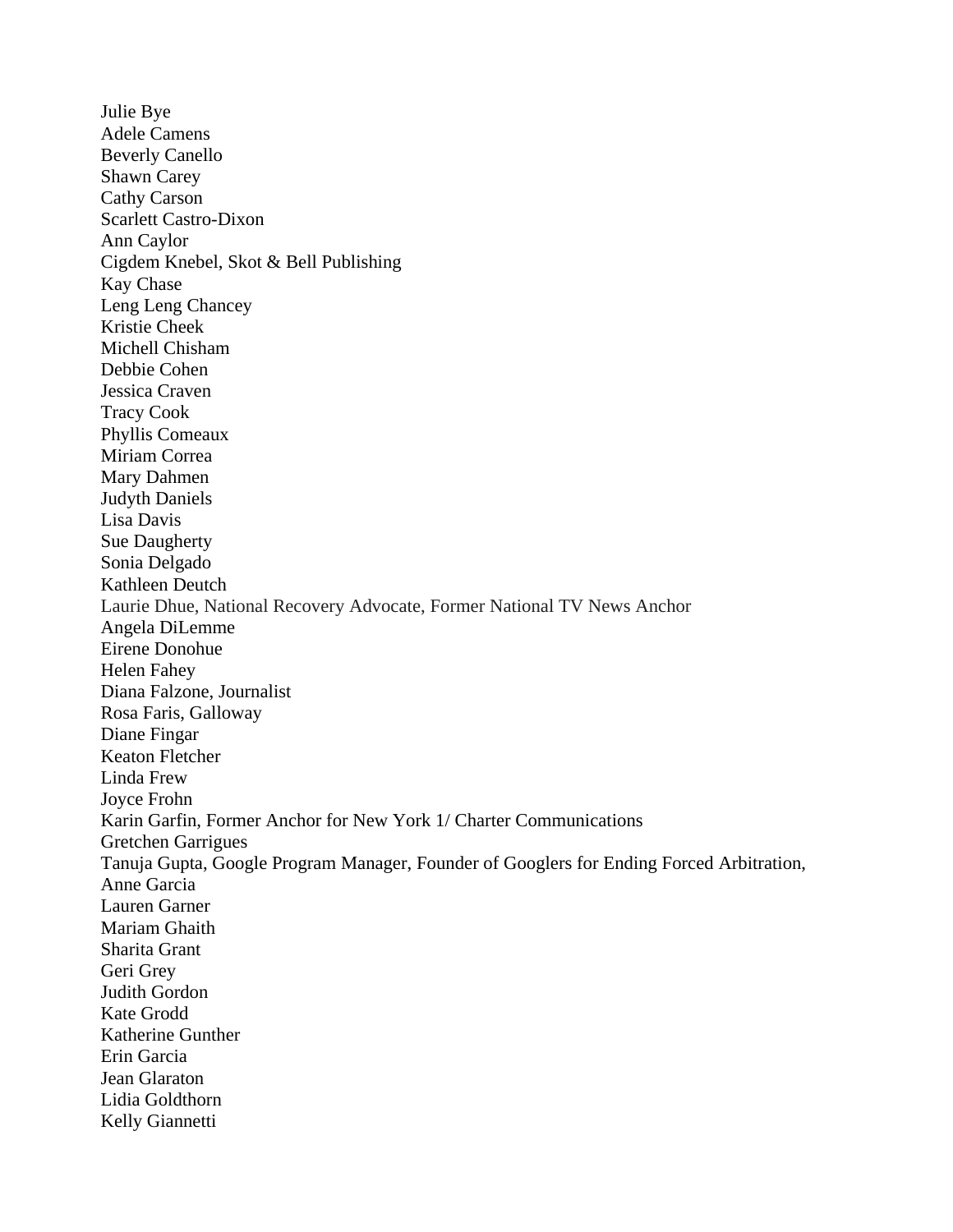Sandra Garza Gitte Hagensen, ENERVEX, Inc., Kelsey Honz Marisa Hodgdon Vanessa Hazlett Kasik Roxanne Hanson Cathy Helton Rochelle Hardin Leland Hanna Dori Howard Daria Hutchinson Rihana Herbert Hashi Hanta Jordan Harff Adrienne Jenkins Tameka Jones Lois Jordan NJ Jennings Deanna Johnson Zada Johnson LeDina Joy Sabeen Kalyan-Masih Jennifer Keene Minna J. Kotkin, Professor of Law, Brooklyn Law School Elise Kalfayan Cathy Kinsey Valerie Lohr Stacy Lord Paula lafferty Joyce Lafon Carol Lacks Jennifer Lewis Joelle Leslie Lewis Kela Lige Sheri Liguori Gwen Lewis Donna Lordandeau Mita Mallick, Diversity, Equity and Inclusion Executive Senator Sarah McBride, Delaware State Senator Allie McGuire, Awareness Ties Nola Miller Shane Mitchell Maya Morris Joy March Rachael Mason Antoinette Montani Leslie Miguel-Gomez Joan Morrow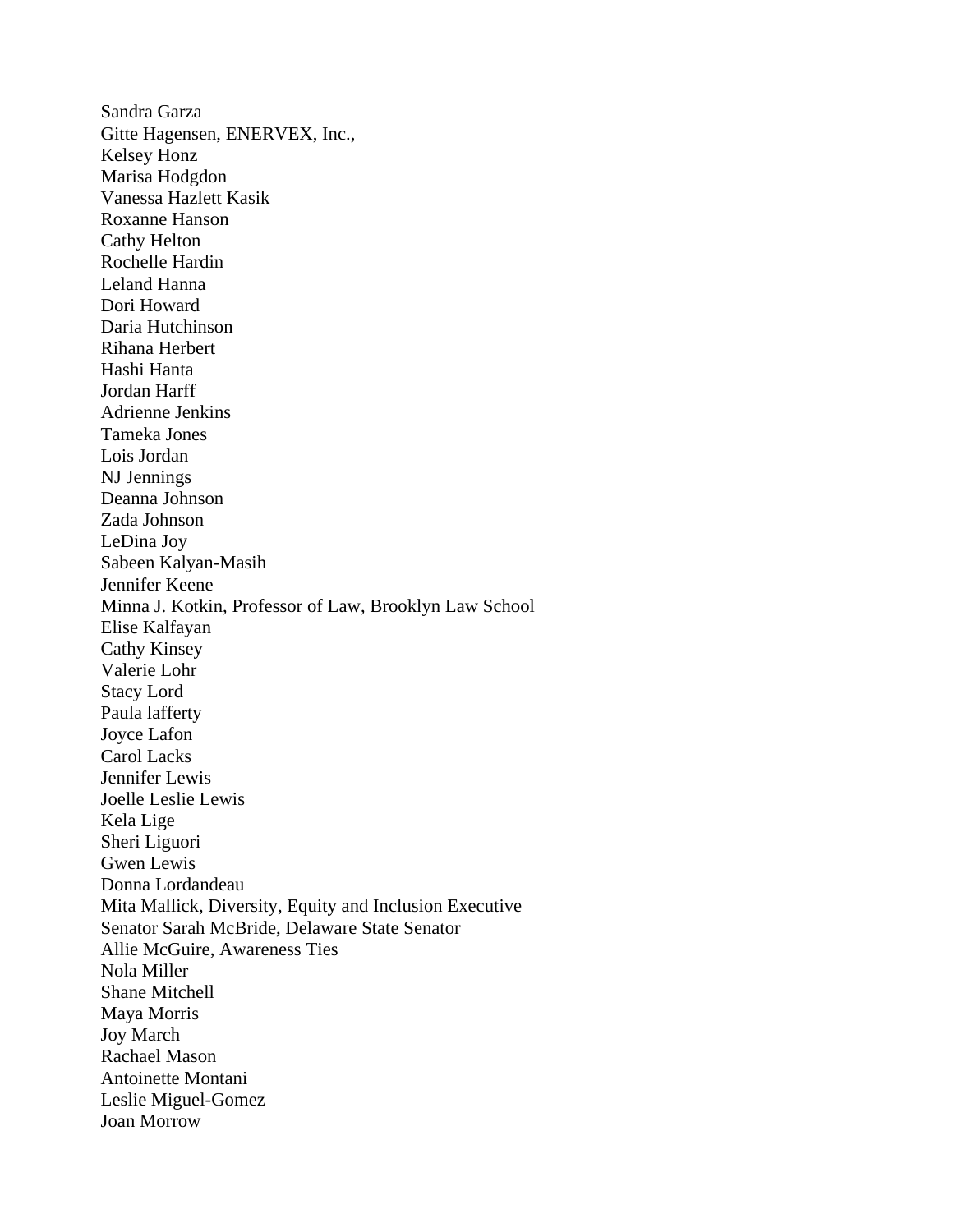Nicolette Manzie Lynda Monson Candace McGinn Kathleen Murphy Carol Midboe Marisa Mahler Wanda Moore Elizabeth Monroy Andowah Newton Kathryn Nalty Betty McNiel Deborah Neilsen Carolyn Nuessen Sheila Oliver, Current New Jersey Lt Governor. Jackie Odell Emily Ouckama Laura Owens Sandra Otero Cynthia Otteson Margaret O'Halloran Jessica Pavone Johanna Perry, People Experience Manager Deborah Pasachoff Linda Perez Jamie Elyse Perez Carol Pope Keiona Pruitt Ela Pete Maris Pelkey Mia Porter Marie Paylich Chelsea Prim Tiffany Pfeiffer Kayley Perkins Billie Quist M.Kathleen Quinnin Amy Quiroz Monica Ramirez, Justice for Migrant Woman Elizabeth Randall, Former Rep Assemblywoman Deanna Rich, Infinicept Julie Roginsky, Co-Chair, Lift Our Voices Tanya Roginsky Kristin Ritter Ester Rivera Carrie Rinaldi Alison Rolling Maggie Rose Marsha Roselli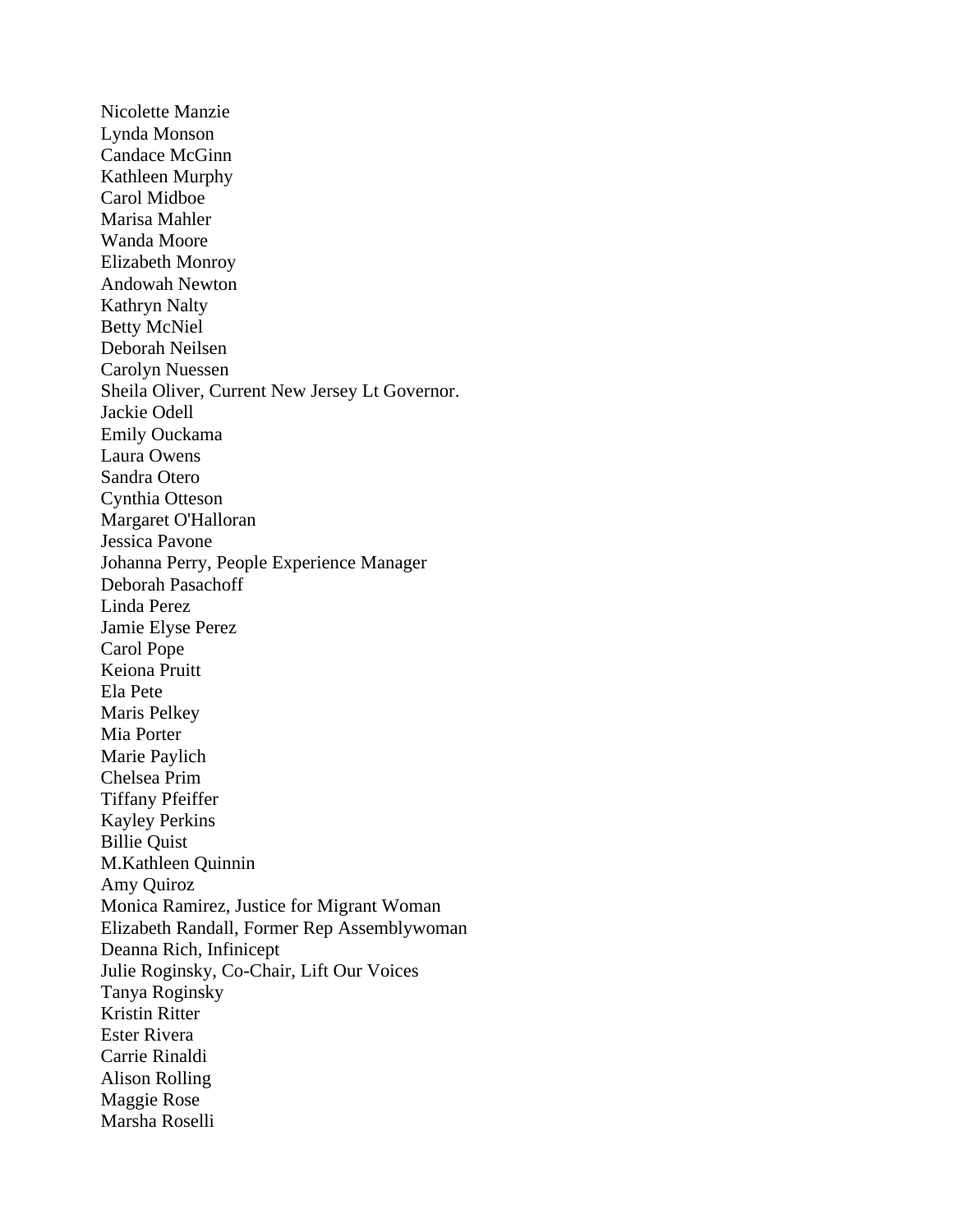Jane M Rein Lissette Rodriguez Erica Rosbe Wendra Raley-Gonzalez Ruth Riordan Diane Rosen Loraine Russo Celeste Russell Lisa Sales, ERA Coalition Advisory Council Karen Said Susan Sanders Martha Savoie Adrienne Schorr Keanakay Scott Sara Seberger Jennifer Severns Rachel Sheeran Lily Silbert Suzanne Shaughnessy Rose Sheahen Lonnie Sheinart Julie Strandlie Julie Strandle Laurie Stricks Sherry Marks Shpall Amy Shargel Jessica Stamen Julia Smith Mary Anne Smith Stacy Sullivan Rae Sustello Julia Szlakowski Patricia Teffenhart Yvette Tessle, Lorri Thornton Marsha Thomason- Sykes Loretta Timmerman Lena Townend Jessica Tardieu Haines Mia Trachinger Dawn Tarter Jacquie Vannoy Patricia Villarreal Karen Ward, former Ernst & Young partner Tracy Warren, Managing shareholder Buchalter San Diego/Sports Broadcaster New Jersey Senate Majority Leader Loretta Weinberg Catherine Weitnauer Vivian Wallens